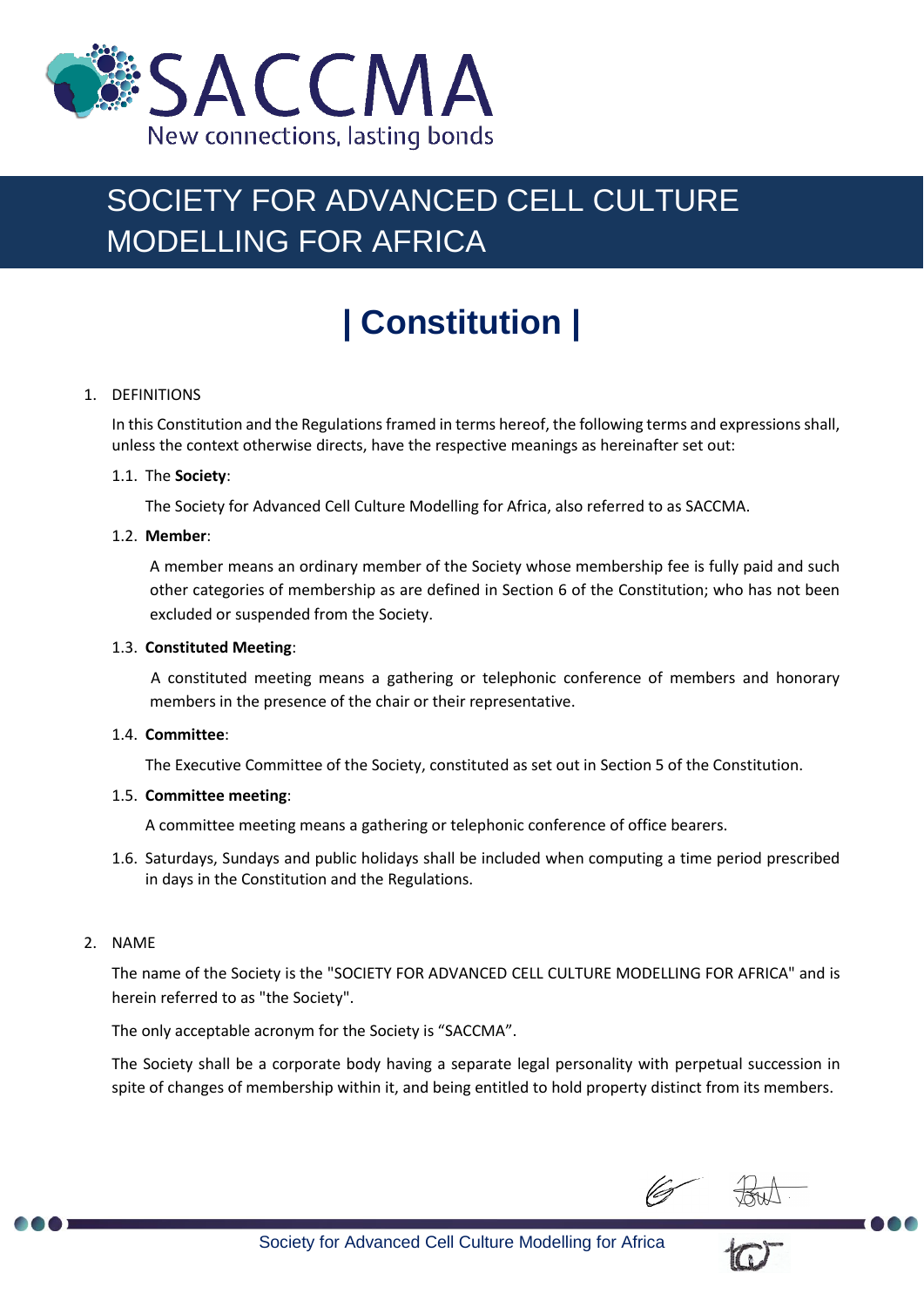#### 3. ADDRESS

The address of the Society shall be the address of the elected Treasurer of the Society.

#### 4. OBJECTIVES

The objectives of the Society are:

- 4.1. to represent generally the views and interests of the members on all matters related to specialized and advanced cell-based models, bio-engineering, bioprinting and stem cell cultures;
- 4.2. to provide and promote benefits to its members and to do all such things as may advance the interests of its members;
- 4.3. to promote the professional, educational and economic interests of the members of the Society;
- 4.4. to maintain and improve the highest ethical and professional integrity and standards of professional conduct of the members of the Society in all its affairs and activities;
- 4.5. to arrange conferences, symposia and workshops on various aspects of specialized and advanced cellbased models, bio-engineering, bioprinting and stem cell cultures;
- 4.6. to initiate and maintain contact with similar organisations in other parts of the world;
- 4.7. to manage its affairs on a non-profit making basis; and
- 4.8. recognising the diversity of the population of the Continent of Africa, to promote the representation of all sectors of the African community in its membership.

#### 5. MANAGEMENT

The Society shall be managed by an elected Executive Committee.

- 5.1. The business of the Society is conducted by a Committee consisting of 6 (six) members.
- 5.2. The committee shall consist of a:
	- 5.2.1. Chair;
	- 5.2.2. Vice-chair;
	- 5.2.3. Secretary;
	- 5.2.4. Treasurer;
	- 5.2.5. Convenor of the next congress; and
	- 5.2.6. A student member.
- 5.3. A Member may hold only 1 (one) position on the Committee at any given time.
- 5.4. Nominated Members may be elected to serve in any capacity.
- 5.5. Nomination of Members to serve on the Committee shall be made in writing to the Secretary to reach them within 7 (seven) days of date of notification. Nominations shall include the name and signature of nominee, position to which he is nominated, as well as names and signatures of the proposer and seconder. The Secretary shall request nominations at least 30 (thirty) days prior to the constituted Annual General Meeting. The nominee, proposer and seconder must be eligible Members of the Society in good standing.
- 5.6. A list of nominees shall be circulated to all Members in good standing for postal or electronic ballot. A maximum of 6 (six) votes can be made on each ballot paper. No more than 1 (one) vote can be made against the position of Chair and an additional five votes for the Committee. A vote may only be cast once for each nominee per ballot paper. The closing date for the postal or electronic ballot shall be 7 (seven) days prior to the next constituted Annual General Meeting. Members of the new



Society for Advanced Cell Culture Modelling for Africa (C)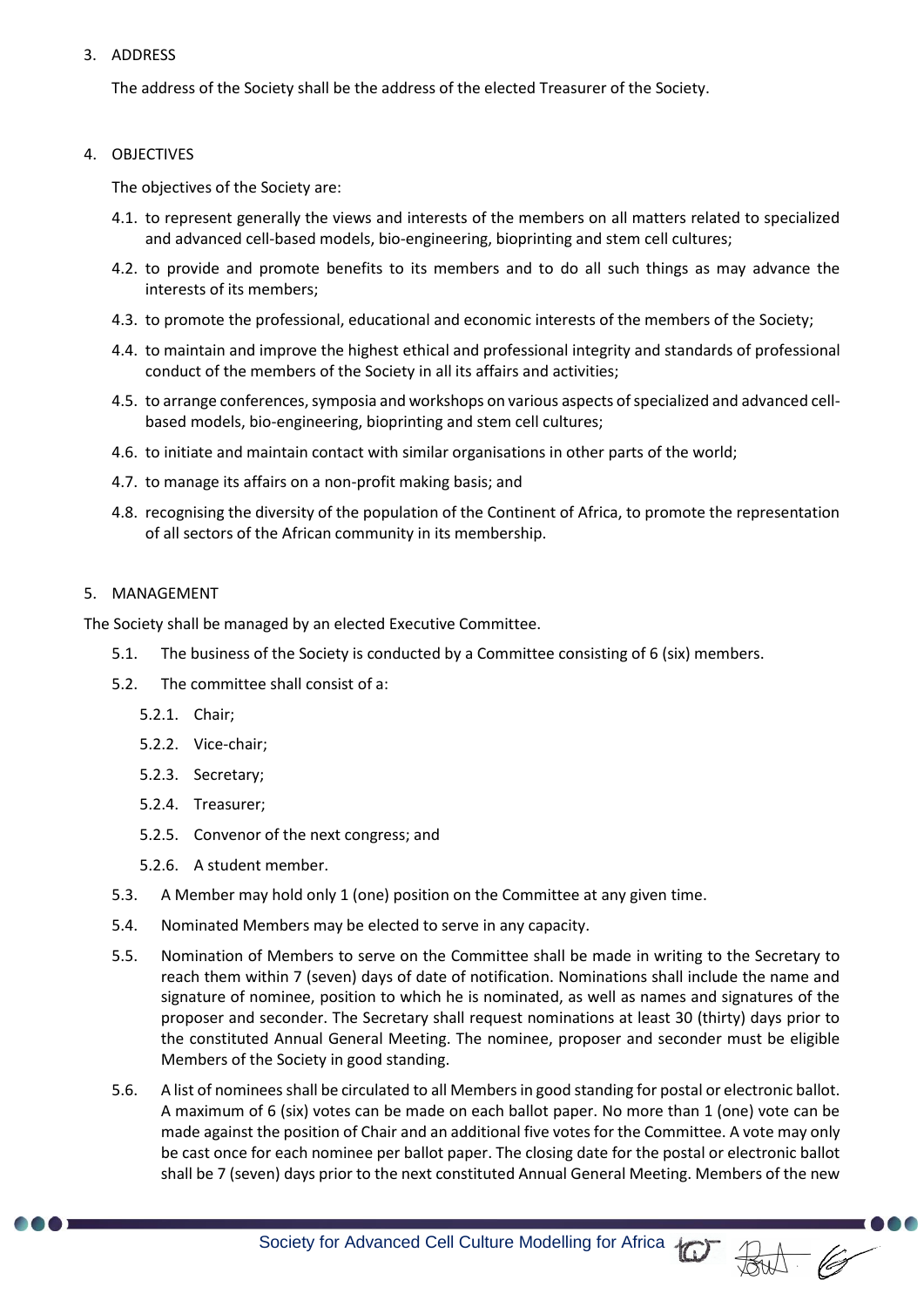Committee shall be announced at the constituted Annual General Meeting, and/or in an official electronic newsletter. If an insufficient number of nominations are received in the post, the vacancy(ies) will be filled at the following constituted General Meeting by normal voting procedure.

- 5.7. The Committee shall be empowered to Co-opt any number of Members to its ranks for a valid purpose. Such co-opted members shall hold office until the next constituted Annual General Meeting.
- 5.8. Additional Committee Members:
	- 5.8.1. If any independent African state other than South Africa has more than 10 (ten) Members, they may appoint a representative to serve on the Committee.
- 5.9. In the event of a Committee Member vacating their position, for whatever reason, before the completion of the term of office, the Committee may co-opt a replacement to serve until the next constituted Annual General Meeting.
- 5.10. Committee Meetings are held at the discretion of the Chair. The notice of an agenda for the Meeting shall be sent to Committee members at least 14 (fourteen) days prior to the date of the Meeting.
- 5.11. The Executive Committee shall meet for the dispatch of business, adjourn or otherwise regulate its Meetings as it may think fit, provided that it shall meet at least 2 (two) times during its term of office.
- 5.12. The term of office for Committee Members is from one constituted Annual General Meeting to the next.

#### 6. MEMBERSHIP

- 6.1. Membership classes:
	- 6.1.1. Ordinary Member:

Open to any person engaged in the teaching, practice or investigative sciences related to various aspects of specialized and advanced cell-based models, bio-engineering, bioprinting and stem cell cultures. Any persons duly applying to the Secretary shall be accepted as Members and shall continue as Members unless they notify the Secretary, in writing, of their intention to resign.

6.1.2. Student Member:

Open to any registered student at a tertiary institution engaged in the study, practice or investigative sciences related to various aspects of specialized and advanced cell-based models, bio-engineering, bioprinting and stem cell cultures. Any persons duly applying to the Secretary with proof of registration shall be accepted as Members and shall continue as Members unless they notify the Secretary, in writing, of their intention to resign.

6.1.3. Industry Member:

Open to scientific institutions, business firms or other corporate bodies which have an interest in the various aspects of specialized and advanced cell-based models, bio-engineering, bioprinting and stem cell cultures; each Industry Member to nominate not more than three representative Members. Any Industry Member and the nominated representative Members duly applying to the Secretary shall be accepted as Members and shall continue as Members unless they notify the Secretary, in writing, of their intention to resign.

6.1.4. Honorary Member:

Any person of distinction in the field of specialized and advanced cell-based models, bioengineering, bioprinting and stem cell cultures of any nationality may be nominated for Honorary Membership. Election to Honorary Membership is subject to a majority vote of Members present at a constituted General Meeting.

-000



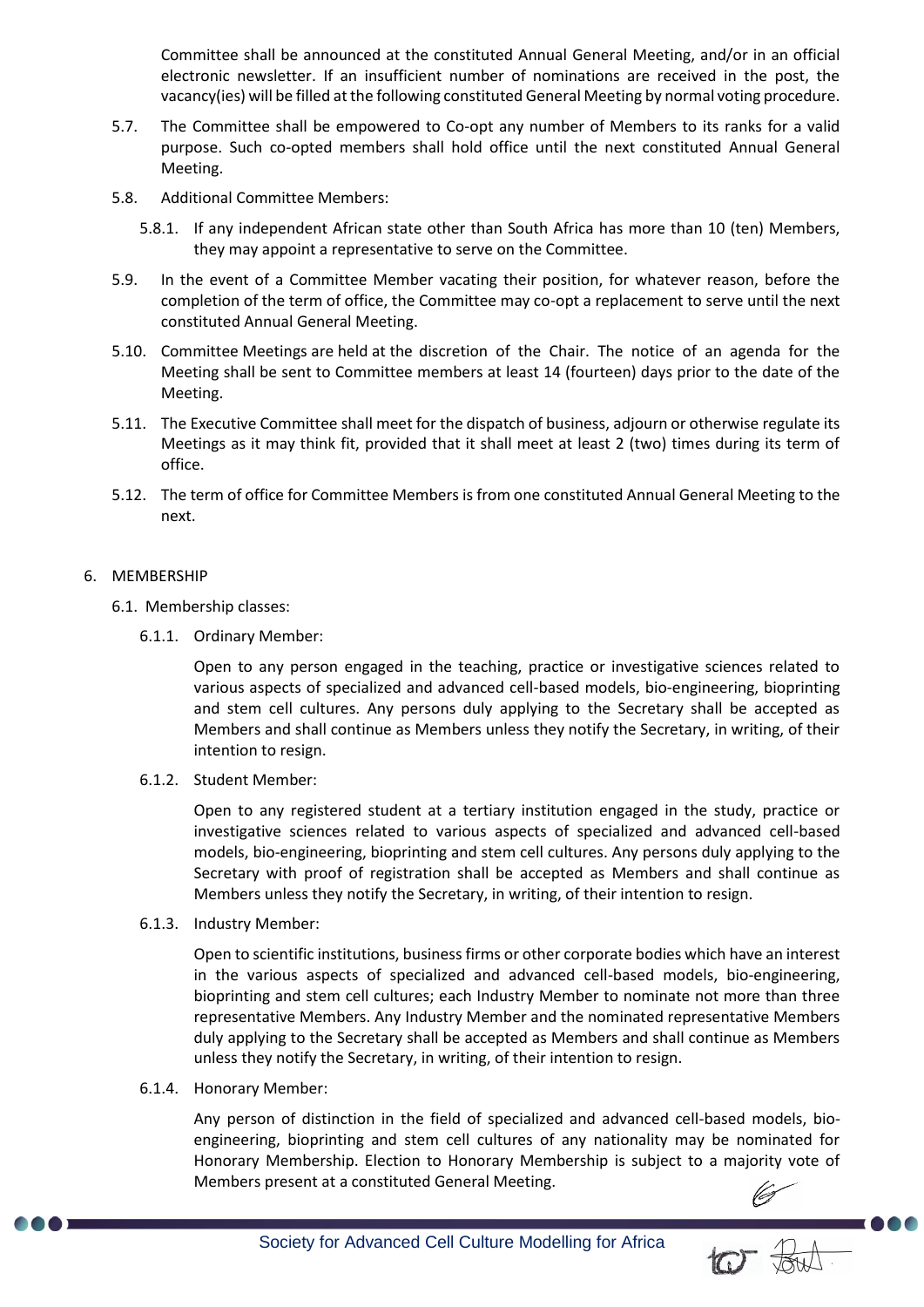- 6.1.4.1. The proposal that a person receive Honorary Membership shall be made in writing and included in the agenda for a constituted General Meeting. Such nomination shall be supported by a written citation of the nominee's claims.
- 6.1.4.2. Honorary Membership shall be conferred for a two year period.
- 6.1.4.3. An Honorary Member shall not be entitled to vote, nor serve on the committee.
- 6.1.4.4. An Honorary Member shall not be required to pay membership fees.
- 6.1.5. Honorary Life Member:
	- 6.1.5.1. An ordinary Member over the age of 50 years, who has shown distinction in any aspect of specialized and advanced cell-based models, bio-engineering, bioprinting and stem cell cultures; or has given outstanding service to the Society may be proposed for election to Honorary Life Membership.
	- 6.1.5.2. Election to Honorary Life Membership is subject to a two-thirds majority vote of Members present at a constituted General Meeting.
	- 6.1.5.3. Clauses 4.2.1 and 4.2.4 shall be applicable to Honorary Life Membership.
	- 6.1.5.4. An Honorary Life Member shall be entitled to vote or serve on the Committee.
- 6.2. Every Member in good standing shall possess the following rights:
	- 6.2.1. to attend any Meeting of the Society,
	- 6.2.2. to receive any information which it is competent for the Society to give;
	- 6.2.3. to take part in any discussion on any matter at any constituted General Meeting;
	- 6.2.4. to vote on any motion put to a constituted General Meeting, excluding Honorary Members;
	- 6.2.5. to nominate and vote for Members of the Committee, excluding Honorary Members; and
	- 6.2.6. to be nominated for and appointed to any office of the Society, excluding Honorary Members.
- 6.3. Upon acceptance of his/her membership application every member shall receive a Certificate or Record of Membership.
- 6.4. Acceptance of such Certificate or Record of Membership shall constitute an unqualified undertaking by the Member to abide by the Constitution and Regulations of the Society, and any Code of Practice as adopted by the society at a constituted General Meeting. Furthermore, such Certificate or Record of Membership shall at all times remain the property of the Society and shall be required to be returned to the Society by the Member upon the termination, for any reason whatsoever, of their membership.
- 6.5. Any Member whose conduct may bring the Society into disrepute may be expelled from the Society by a two-thirds majority vote of Members present at a duly constituted General Meeting of the Society and is to be placed on the Agenda for such Meeting.
- 6.6. All Constitutions and Regulations of the Society shall be available to Members on request.
- 6.7. Every Member shall remain a Member until their membership is terminated in accordance with the provisions herein contained.
- 6.8. Any person who was formerly a Member of the Society and whose membership was terminated for any reason, may be re-admitted at the discretion of the Committee, who shall be entitled to rule on the re-admission of any Member and to impose, in its sole discretion, terms, conditions or restrictions to such re-admission it may determine. The Committee shall also be entitled, in its sole and absolute discretion, to reinstate any Member who was previously expelled by the Society in accordance with the relevant regulations.



 $\blacksquare$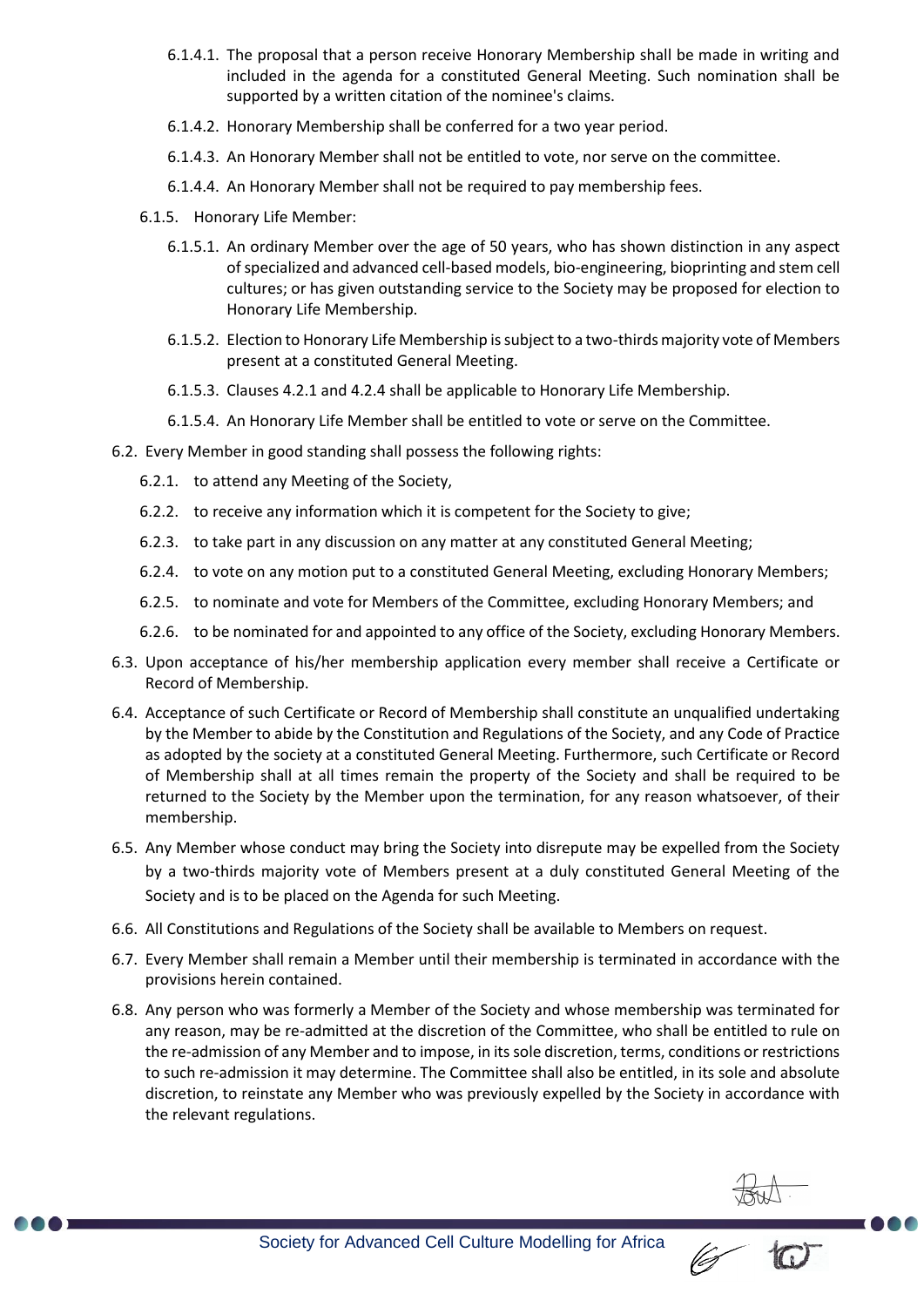#### 7. MEMBERSHIP FEES

- 7.1. Each ordinary Member shall pay an annual membership fee which shall be decided upon by the Committee and confirmed at the constituted Annual General Meeting.
- 7.2. Membership fees shall be payable annually in advance, and become due on joining the Society as a Member and on 1 March of each year thereafter.
- 7.3. A Member whose fees are not paid up at the time of a Meeting, may not vote at that Meeting.
- 7.4. If a Member is for more than 4 (four) months in arrears with the payment of their membership fees, they shall be considered not to be in good standing and their membership terminated immediately.
- 7.5. No membership fees or part thereof shall be refunded to any Member upon the termination of their membership.

#### 8. MEETINGS OF THE SOCIETY

- 8.1. A constituted Annual General Meeting of Members is held during the annual congress; not later than 18 months and not earlier than 6 months since the previous Annual General Meeting.
- 8.2. In case of postponement or cancellation of the annual congress, a virtual Annual Meeting will be convened by the Chair before year end on December 31st.
- 8.3. A special constituted General Meeting may be convened by the Chair at their discretion or at the written request of 5 (five) Members, within 21 days of being petitioned. Such petition must state clearly the nature of the business proposed for discussion by the Special Meeting. The Secretary shall, at the request of the Committee call a Special General Meeting, the business of which shall be notified in writing to Members not less than 7 (seven) days before the date of such Meeting. No business other than the business specified shall be transacted at such Meeting.
- 8.4. Notice of and the proposed agenda for a constituted Annual General Meeting shall be despatched to all Members at least 30 (thirty) days prior to the date of the Meeting.
- 8.5. The agenda shall include:
	- 8.5.1. Presentation of a report on the year's activities of the Society by the Chair.
	- 8.5.2. Submission to Members of the Annual Financial Statements of the Society.
	- 8.5.3. The election of a new Committee.
	- 8.5.4. Selection of the host for the next annual conference/symposium/workshop.
	- 8.5.5. Such other matters of general business as have been submitted by Members to the Secretary in sufficient time to be included in the agenda
- 8.6. The business of the constituted Annual General Meeting is:
	- 8.6.1. To confirm the minutes of the previous constituted Annual General Meeting and any constituted Special General Meetings held in the interim;
	- 8.6.2. To receive the Chair's report covering the activities of the Society during their period of office;
	- 8.6.3. To receive the financial statements and treasurer's report on the compiled annual financial statements of the Society for the preceding financial year, covering the activities of the Society for the period;
	- 8.6.4. to appoint a person or firm of persons qualified to act as Professional Accountants or Auditors in terms of current legislation, as Accountants of the Society, and whose remuneration shall be fixed by the Committee;
	- 8.6.5. To discuss and decide on matters on the agenda by a majority vote;
	- 8.6.6. To confirm or finalise the election of a new Executive Committee; and
	- 8.6.7. To discuss general business. Matters not included in the agenda may not be put to the vote.

6 But 10

Society for Advanced Cell Culture Modelling for Africa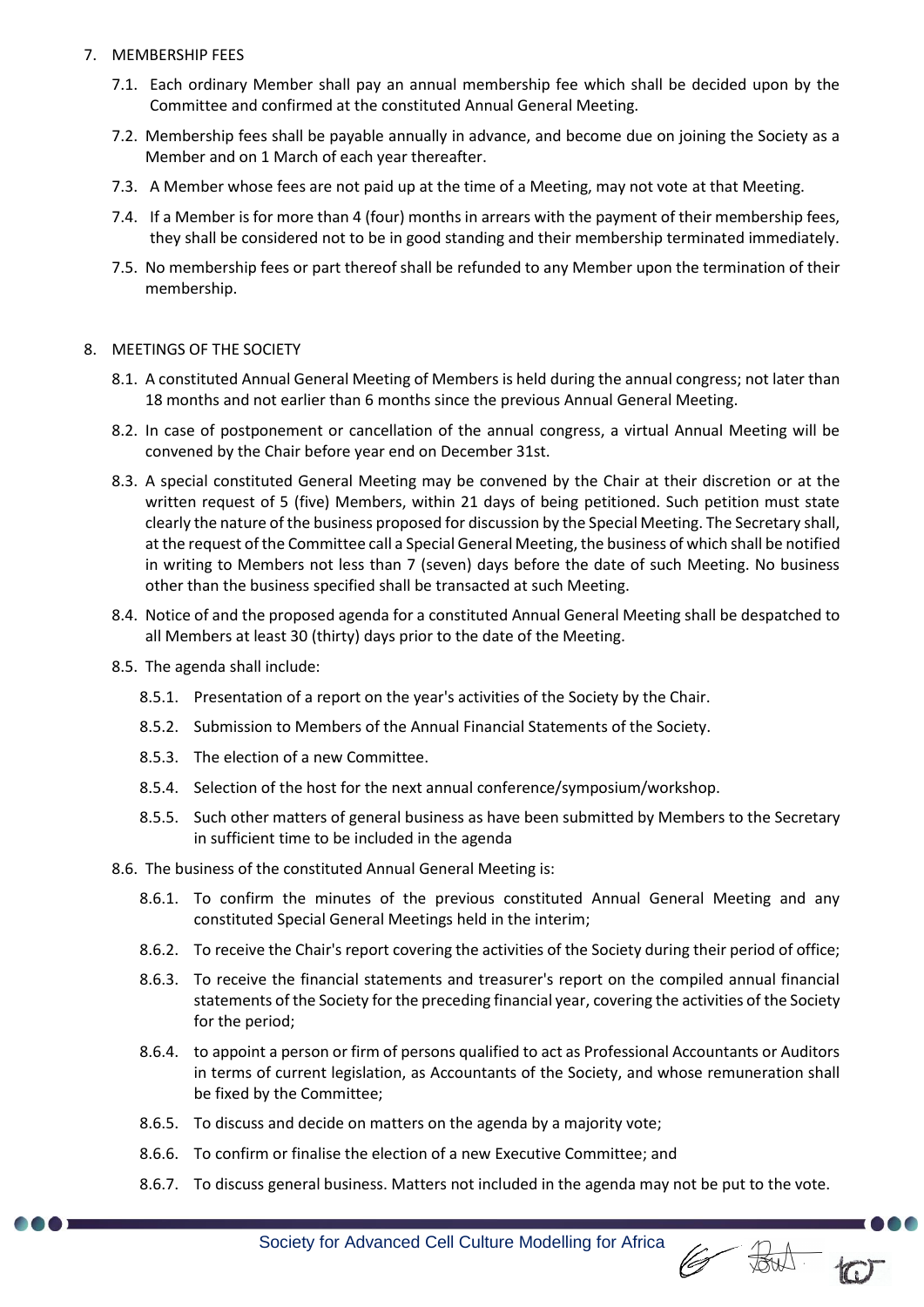8.7. All matters for inclusion in the agenda should reach the secretary at least 14 (fourteen) days prior to the date of the meeting. Documentation concerning such items shall accompany the agenda.

#### 9. QUORUM

- 9.1. A quorum at a Committee Meeting consists of 4 (four) or more elected Committee Members.
- 9.2. Both Committee Members actually present at a meeting of the Committee and the proxies that have been duly lodged in accordance with the Regulations, shall be counted as part of the quorum.
- 9.3. A quorum present at a constituted General Meeting consists of at least one-third of Members and Honorary Life Members.
- 9.4. Both Members actually present at a constituted General Meeting and the proxies that have been duly lodged in accordance with the Regulations, shall be counted as part of the quorum.
- 9.5. In the absence of a quorum, matters discussed may be decided by a postal vote within 30 (thirty) days of the Meeting. For a postal vote to be valid, at least 50% of the Members must return the voting paper to the Secretary.
- 9.6. In the absence of a quorum, the matter may also be deferred until the next General Meeting of the Society (ordinary or special) and the Members present at such Meeting shall be deemed to constitute a quorum.

#### 10. COMMITTEE MEETING VOTING

- 10.1. Any motion arising at Executive Committee Meetings shall be decided by a majority vote of Committee Members present when the motion is voted on.
- 10.2. The Chairperson of any Meeting of the Committee shall have a deliberative vote, and in the event of an equality of votes they shall, in addition to their deliberative vote, have a casting vote.
- 10.3. Voting at Meetings may take place by proxy. Such proxy authorization shall be made in writing and duly signed. Proxies shall only be deemed to be valid if they are recorded with the Secretary before the commencement of the Meeting.

#### 11. CONSTITUTED GENERAL MEETING VOTING

- 11.1. All Members in good standing shall be empowered to vote at Meetings, excluding Honorary Members.
- 11.2. Each Member is entitled to 1 (one) vote for each matter to be decided upon.
- 11.3. Voting at any Meeting takes place by a show of hands unless stipulated otherwise by the Chair.
- 11.4. Voting at Meetings may take place by proxy. Such proxy authorization shall be made in writing and duly signed. Proxies shall only be deemed to be valid if they are recorded with the Secretary before the commencement of the Meeting.

#### 12. THE CHAIR

- 12.1. The Chair of the Society presides at all Meetings of the Committee and Society. In their absence a Chair is appointed from and by the attending Members.
- 12.2. The Chair shall submit a report on the Society's activities during the previous year to the constituted Annual General Meeting.
- 12.3. The Chair shall affix their signature to any official document of the Society, minutes of Meetings and amendments to the Constitution.



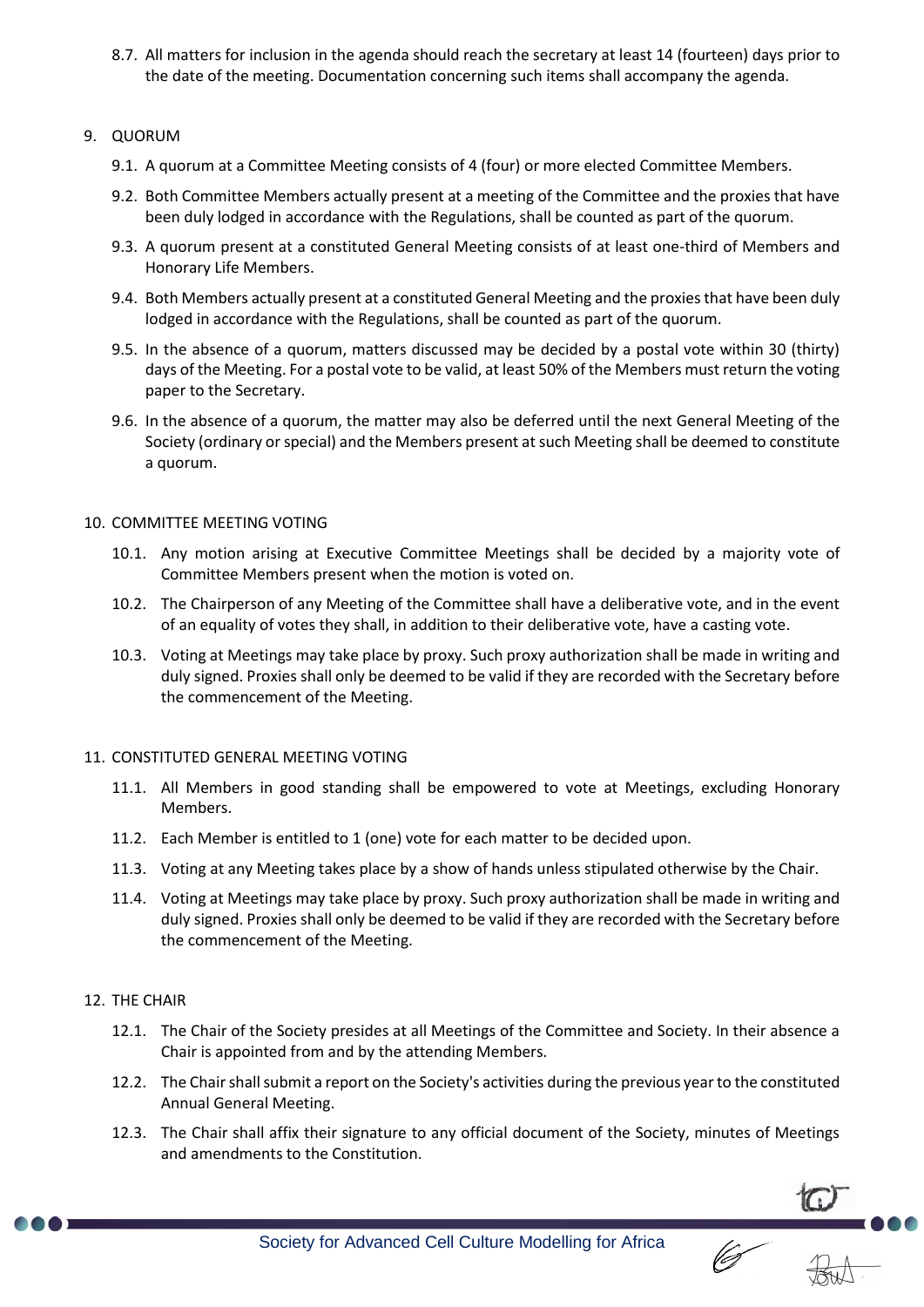#### 13. THE SECRETARY AND TREASURER

- 13.1. The secretary:
	- 13.1.1. The Secretary is responsible for all administrative duties of the Society;
	- 13.1.2. Shall give notice of and prepare the agenda for Meetings as stipulated;
	- 13.1.3. Shall take and keep minutes of the proceedings of all Meetings of the Society. In their absence a Secretary is appointed from and by the attending Members.
- 13.2. The Treasurer:
	- 13.2.1. Is responsible for all financial duties of the Society, and will have access to all financial statements and accounts electronically. Backups will be made thereof.
	- 13.2.2. Shall submit a financial statement and report of the Society's financial affairs of the previous 2 (two) years to the constituted Annual General Meeting, after approval by senior committee members;
	- 13.2.3. Shall submit an annual financial statement of the Society's financial affairs to the Chair of the Committee.

#### 14. CONGRESSES, SEMINARS, ETC.

- 14.1. The Society may decide to hold an annual congress, seminar or workshop in alternate sequence.
- 14.2. The Committee shall appoint a Subcommittee to convene and arrange such Meetings for which separate accounts shall be kept and submitted to the Treasurer for inclusion in the financial statements.
- 14.3. The venue of the next congress shall be decided upon during the constituted Annual General Meeting which precedes that congress.
- 14.4. Applications to present a seminar or workshop shall be directed to the Committee at least 3 (three) months prior to date of presentation. The Committee may approach persons to present a seminar.
- 14.5. Notice of the date and venue of such Meetings shall be circulated to Members not less than 3 (three) months prior to the Meeting, together with an invitation to submit original contributions.
- 14.6. Members may introduce visitors for such Meetings. Contributions from visitors may be accepted for presentation.

#### 15. FINANCES

- 15.1. The financial year of the Society will coincide with the Tax year of the South African Revenue Service, being 1 March to 28 February.
- 15.2. The Committee shall be empowered to open such banking, savings or deposit accounts as it shall see fit, and the funds of the Society shall be deposited in such account.
- 15.3. A person or firm of persons qualified to act as Professional Accountants or Auditors in terms of current legislation will be appointed as Accountants of the Society, and their remuneration shall be fixed by the Committee.
- 15.4. The Society is registered as a Public Benefit Organisation with the South African Revenue Service, and will conduct its business as stipulated in Section 30(B) of the Income Tax Act No 58 of 1962.
- 15.5. Donations made to or by the Society are exempt from Donations Tax in terms of Section 56(1)(h) of the Income Tax Act.
- 15.6. The Chair, Secretary and Treasurer of the Committee have signing powers for the management of the Society's finances. Electronic transfers need to be approved by two Committee Members, of which the Chair has to be one.



Society for Advanced Cell Culture Modelling for Africa (C) AM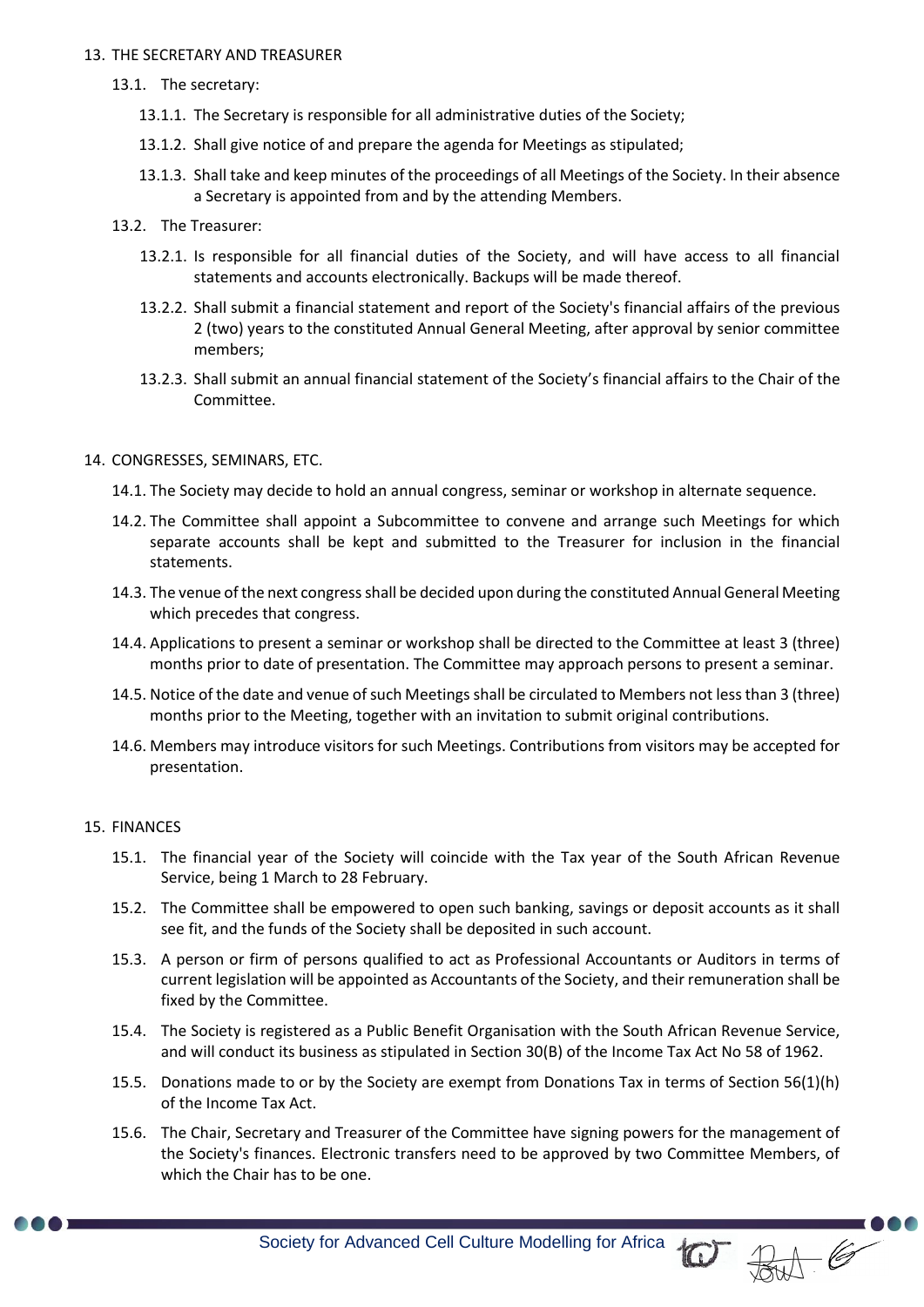- 15.7. The Committee is empowered to invest funds available only in safe investments/trust securities with registered financial institutions as defined in Section 1 of the Financial Institutions (Investment of Funds) Act, 1984, and in securities listed on a licensed stock exchange as defined in the Stock Exchanges Control Act, 1985 (Act No 1 of 1985) and as amended from time to time; such capital of the Society as they consider advisable.
- 15.8. In the event of the Society being unable to meet its financial commitments it shall be wound up. A levy shall be made on all Members to enable the debts of the Society to be settled provided that the liability of Members in this event shall not exceed the equivalent of one year's subscription.
- 15.9. Members of the Committee are not personally liable for the debts of the Society.
- 15.10. No profits or gains will be distributed to any person or institution and the funds of the Society will be utilized solely for investment or the objectives for which the Society was established.
- 15.11. The Society will not carry on any profit making activities; nor participate in any business, profession or occupation carried on by any of its Members, nor provide any financial assistance, premises, continuous services or facilities to its Members for the purpose of carrying on any business, profession or occupation by them.
- 15.12. The assets of the Society shall vest in the Society, independent of its Members, and no Member shall have any right of claim thereto except in payment for services rendered or in repayment of expenditure undertaken on behalf of the Society with the authority of the Committee.

#### 16. POWERS

The Society may for the purpose of achieving its Objectives:

- 16.1. form and/or have an interest in any company or companies for any purpose, directly or indirectly, calculated to benefit the Society;
- 16.2. evaluate any bills, laws, ordinances, proclamations, pronouncements, or enactments (laws) (whether emanating from Parliament, provincial authorities, or local authorities, or from any other entity which either affects or may affect the interests of Members of the Society), and where appropriate, to support or object, oppose and if necessary, take appropriate legal action as circumstances may require on behalf of its Members;
- 16.3. co-operate with any institution, society or association;
- 16.4. be acknowledged by other bodies such as SACNASP or for CPD points.

#### 17. AWARDS AND DISTINCTIONS

Awards and distinctions may be bestowed by the Committee on recipients at such dates, venues or functions as may be appropriate.

#### 18. CONSTITUTION

- 18.1. The Constitution may be approved by way of postal ballot provided that more than 50% of all members partake in the ballot and that at least two-thirds of all participating Members are in favour of the approval.
- 18.2. A copy of the Society's approved Constitution signed by the Chair, shall be kept in the Secretary's possession.
- 18.3. This copy of the Constitution is considered as correct and takes precedence over all other copies in any dispute.

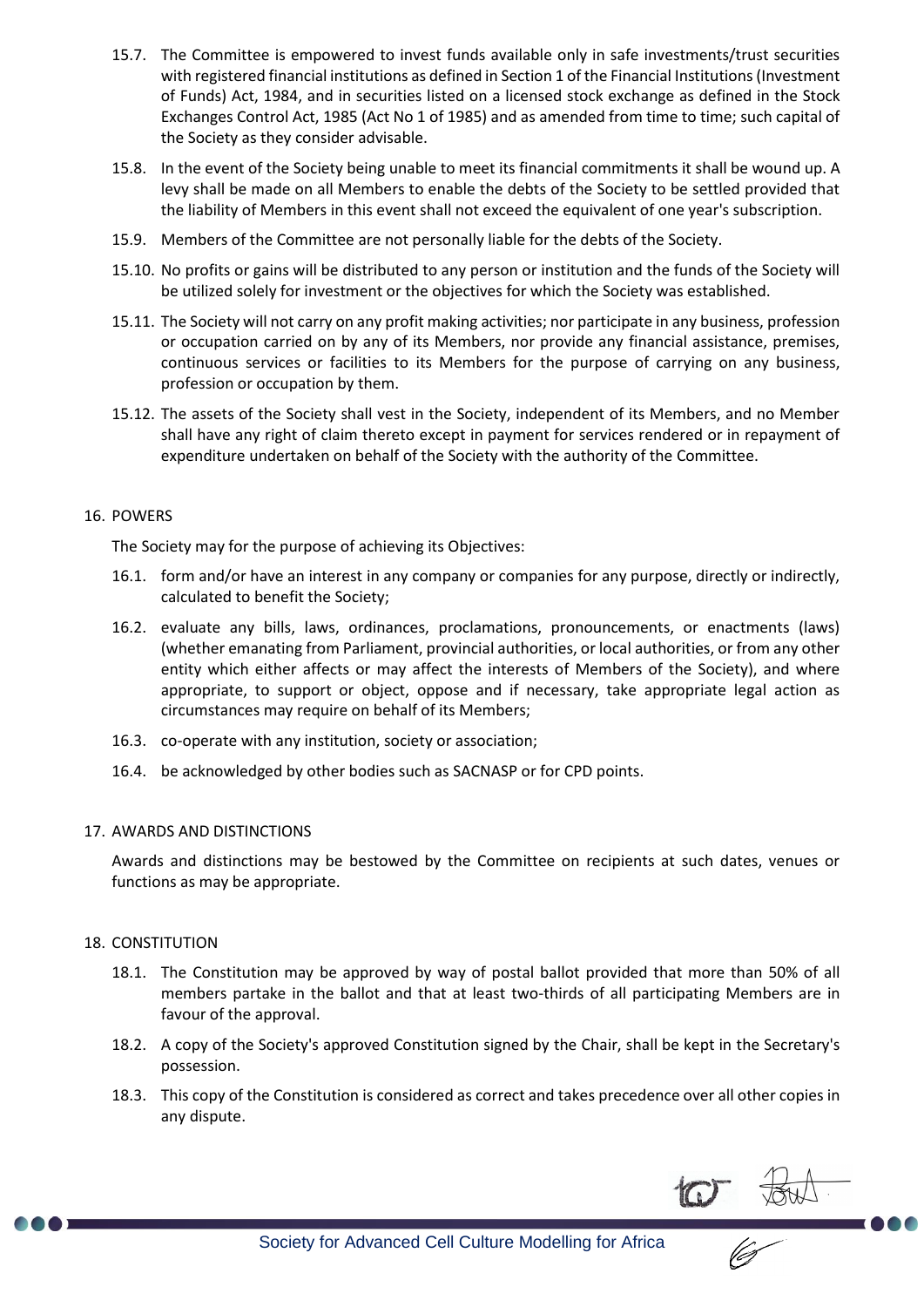#### 19. AMENDMENTS TO THE CONSTITUTION

- 19.1. Motions to alter or amend this Constitution shall be submitted in writing to the Secretary at least 21 (twenty-one) days prior to the Meeting at which it is to be moved;
- 19.2. Amendments to the Constitution can only take place at a constituted General Meeting.
- 19.3. Any amendment to the Constitution requires a two-third majority vote.
- 19.4. After amendments to the Constitution have been approved they shall be entered in the copy of the Constitution held by the Secretary and signed by the Chair.
- 19.5. Any amendments to the Constitution/directors/addresses/main activities and income sources shall be submitted to the Commissioner of the South African Revenue Service and the Bank.

#### 20. LANGUAGE

20.1. English shall be the language used in the proceedings of the Society and communications shall be in English.

#### 21. DISSOLUTION

- 21.1. In the event of the Society being unable to exercise its functions in terms of this Constitution, for any reason, the last duly elected Committee Members shall wind up the affairs of the Society.
- 21.2. The Society may only be dissolved by a two-third majority vote of the Members.
- 21.3. After settling of all debts, the remaining assets at the dissolution of the Society may not be distributed amongst Members, but shall be given or transferred to another organisation (as decided by Members present at a constituted Special Meeting held for this purpose) with objectives similar to those of the Society.

 $\_$  ,  $\_$  ,  $\_$  ,  $\_$  ,  $\_$  ,  $\_$  ,  $\_$  ,  $\_$  ,  $\_$  ,  $\_$  ,  $\_$  ,  $\_$  ,  $\_$  ,  $\_$  ,  $\_$ 

#### **Steering committee/NPO directors:**

2021/11/15

Prof Chrisna Gouws Date

### IvdB

\_\_\_\_\_\_\_\_\_\_\_\_\_\_\_\_ 2021/11/15

Dr Iman van den Bout Date

\_\_\_\_\_\_\_\_\_\_\_\_\_\_\_\_

2021/11/12

Dr Clarissa Willers **Date**